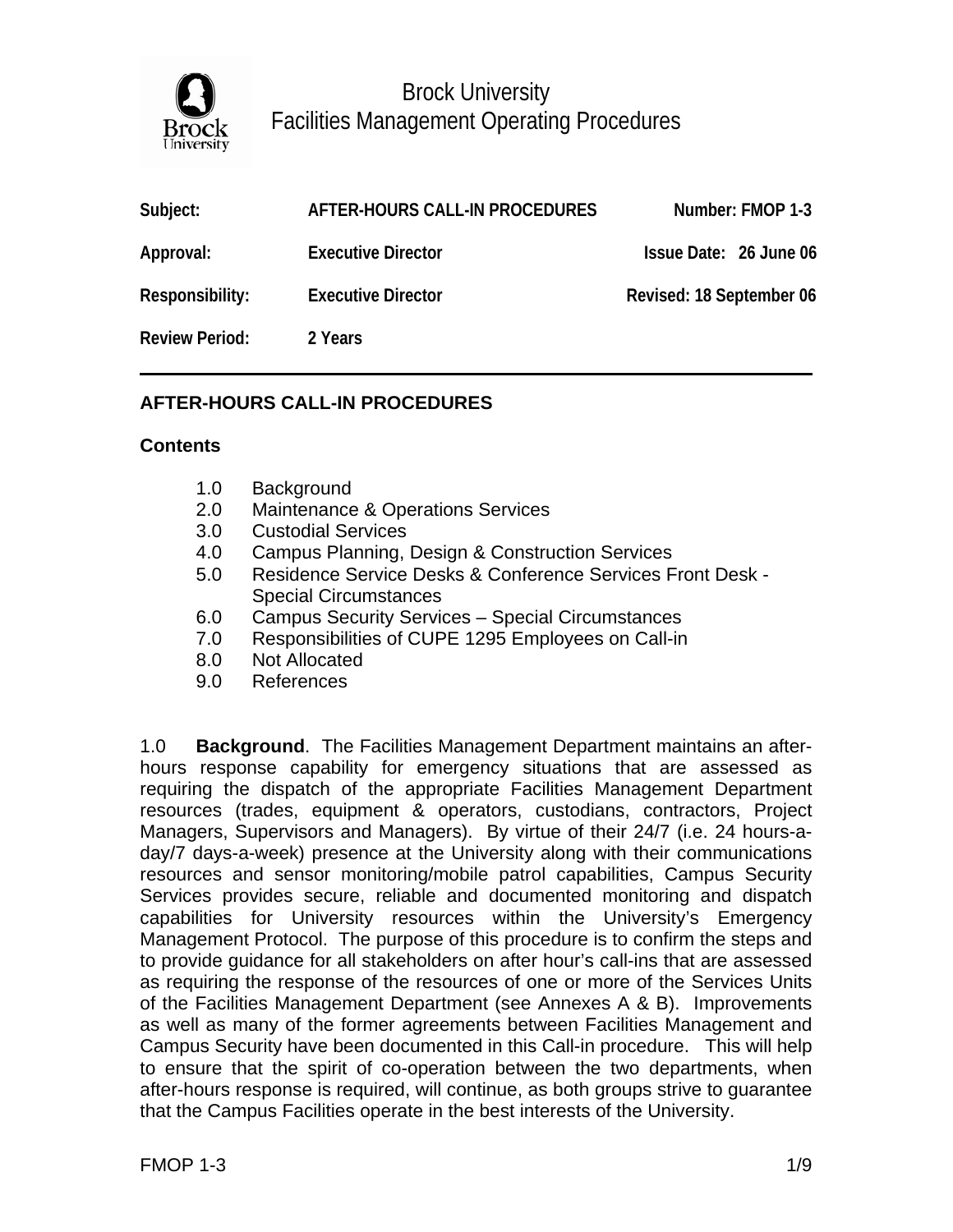

2.0 **Maintenance & Operations Services**. The following steps are to be used for after hour's emergencies which cannot wait until the next business day (e.g. safety concern, discomfort, property damage, or as required by the Department of Residences, Conference Services or the University's Food Services provider) and require the attention of Maintenance & Operations Services resources (Mechanical, Electrical, Structural, and/or Grounds).

- 2.0.1 Identify the trade required to initiate repairs:
	- Residence Department Service Desk and Conference Services see Section 5.0 for special circumstances.
	- Campus Security Services see Section 6.0 for special circumstances
- 2.0.2 From the Trades Duty Schedule (see Annex B, page 1), call the appropriate name for the date.
- 2.0.3 Continue to call down the list until someone from the appropriate trade is contacted.
- 2.0.4 When calling an individual, identify that "Campus Security Services" is calling:
	- 2.0.4.1. Allow phone to ring six (6) times.
	- 2.0.4.2. If no answer or line is busy record in log: name, time and "no answer" or "busy signal".
	- 2.0.4.3. If rings into answering machine, leave a message that it is Campus Security Services calling and you are proceeding to the next person on the Trades Duty Schedule – record in log: name, time and "left message on answering machine".
	- 2.0.4.4. If someone other than the tradesperson answers the phone, identify that it is Campus Security Services calling, ask to speak to the tradesperson. If that person is not available to come to the phone, let them know you are proceeding to the next person on the Trades Duty Schedule – record in log: name, time, and "tradesperson unavailable to receive call".
	- 2.0.4.5. If you receive a reply and the employee called refuses the call-in – record in log: name, time and "employee refused" and continue down the list for the appropriate trade.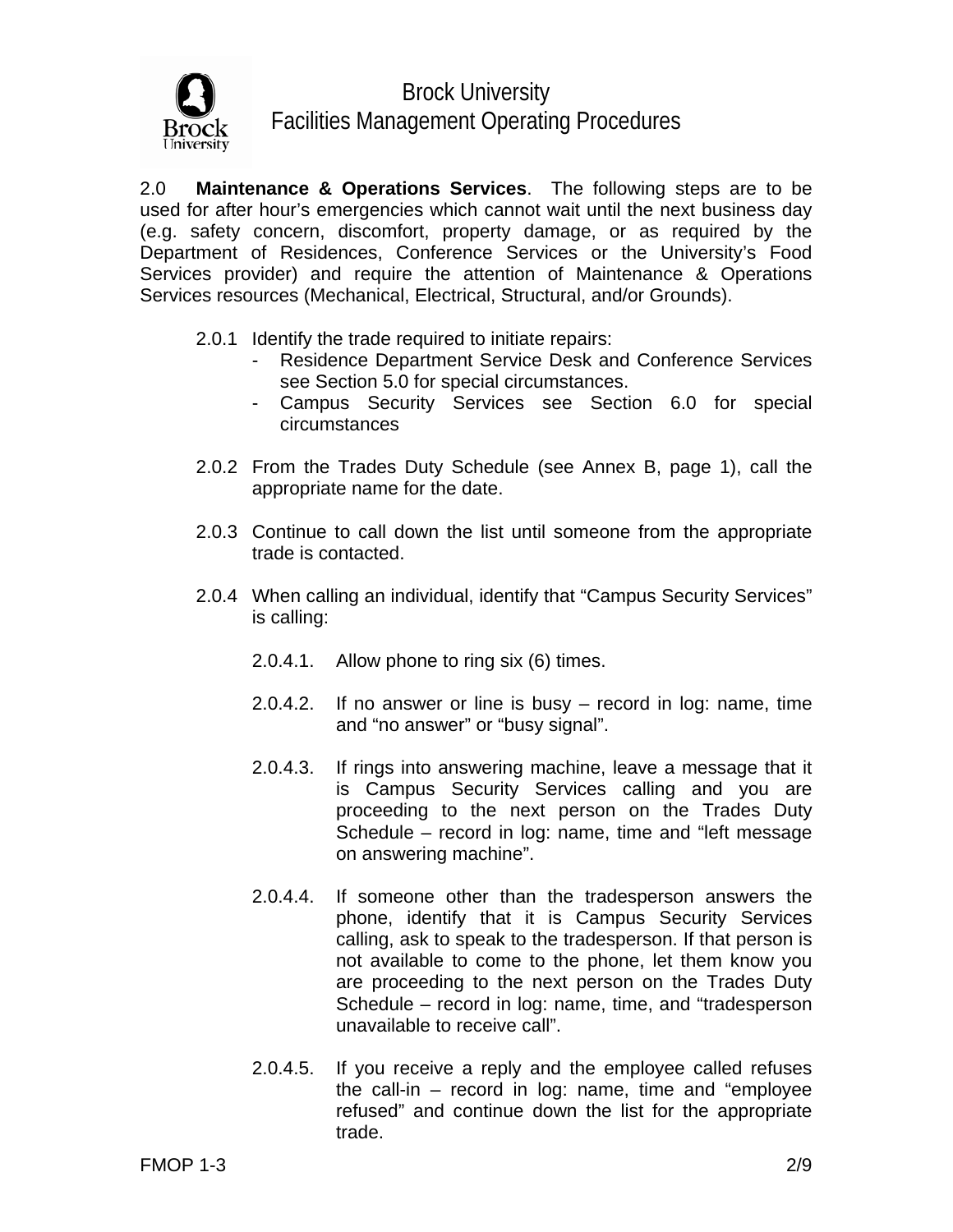

- 2.0.4.6. If you receive a reply and the employee accepts record in log: name, time, "employee accepted" and the expected time of arrival. If the person contacted is not able to leave for work within 15 minutes of being called, he will advise Campus Security that he is not able to accept the call for after-hours emergency work. After recording this information, Campus Security would then proceed to the next person on the call-in list.
- 2.0.4.7. Log reason for call-in.
- 2.0.5. If unable to reach any tradesperson, call the appropriate Manager, using Annex B, page 2.
	- 2.0.5.1 If the Mechanical Team Manager is unavailable, call the Mechanical Lead Hand.
	- 2.0.5.2 If the Electrical Team Manager is unavailable, call the Electrical Lead Hand.
	- 2.0.5.3 If the Grounds Team Manager is unavailable, call the Grounds Lead Hand.
	- 2.0.5.4 If the Structural Team Manager is unavailable, call the Manager, Maintenance & Operations
- 2.0.6. For any elevator problems after hours, call Kone Elevators (1-877- 276-8691).

3.0 **Custodial Services**. For Custodial problems call the Custodial Services Manager. If the Custodial Services Manager is unavailable, call the respective Custodial Supervisor (i.e. day shift, afternoons or nights). See Annex A or B for both.

4.0 **Campus Planning, Design & Construction Services**. For problems related to a defined construction site under the care and control of a contractor(s), where Campus Security has not been advised of the contact details for the assigned Brock Project Manager, call the Manager – Campus Planning, Design & Construction Services, using Annex A or B.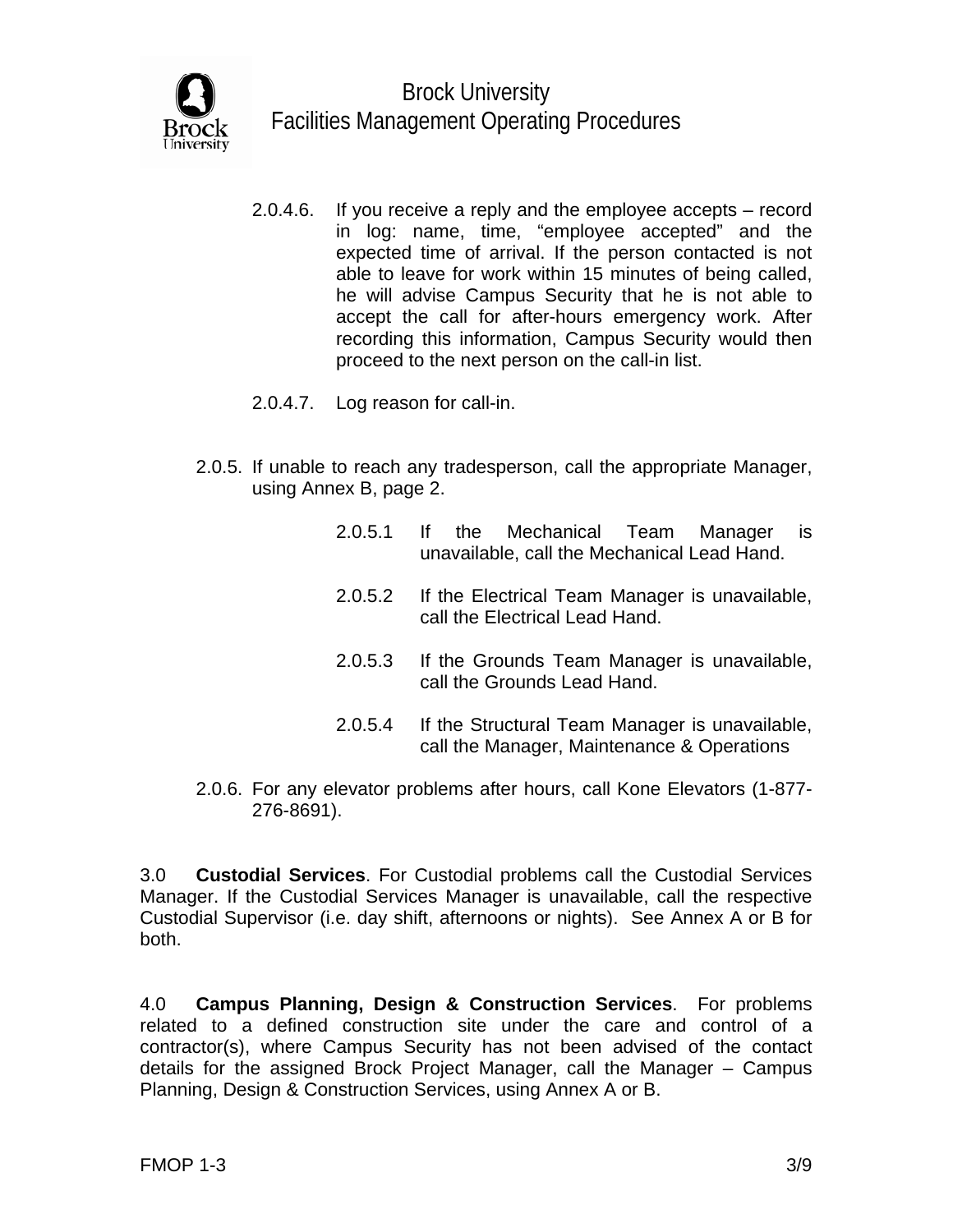

5.0 **Residence Service Desks and Conference Services Front Desk** - **Special Circumstances**. The following scenarios are set-up to act as a guide for certain types of emergencies in a particular area or building on campus. The guide should be consulted when taking information from Residence occupants, prior to calling Campus Security who will in turn call-in a tradesperson at your request.

Generally, after-hours air conditioning maintenance requests will not be requested by the Residence Department. These requests will be submitted for repair to Facilities Management by the Service Desk on the next normal working day. Conference Services may require after-hours service.

- 5.0.1. Village Residence CO (Carbon Monoxide) Detectors
	- 5.0.1.1 If the CO detector is in alarm:
		- $\blacksquare$  Evacuate the unit.
		- **Call 911.**
		- **If the Fire Department finds CO, request** Security to call a Gas Fitter.
		- **If the Fire Department determines that the CO** detector is faulty, request Security to call-in a Fire Technician.
- 5.0.2. Village Residence Heating.
	- 5.0.2.1. Village Units/Houses  $1 9$ .

**Scenario #1:** If the tenant has heat in unit, but no hot water; request Security to call-in a Plumber.

 **Scenario #2:** If the tenant has no heat in unit, but has hot water, request Security to call-in a Millwright.

5.0.2.2 Village Units/Houses 10 – 12.

**Scenario #1:** If the tenant has heat in unit, but not hot water; request Security to call in Direct Energy – 1-800-266-3939.

**Scenario #2:** If the tenant has no heat, but has hot water; request Security to call-in a Gas Fitter. **Under no circumstances, should a**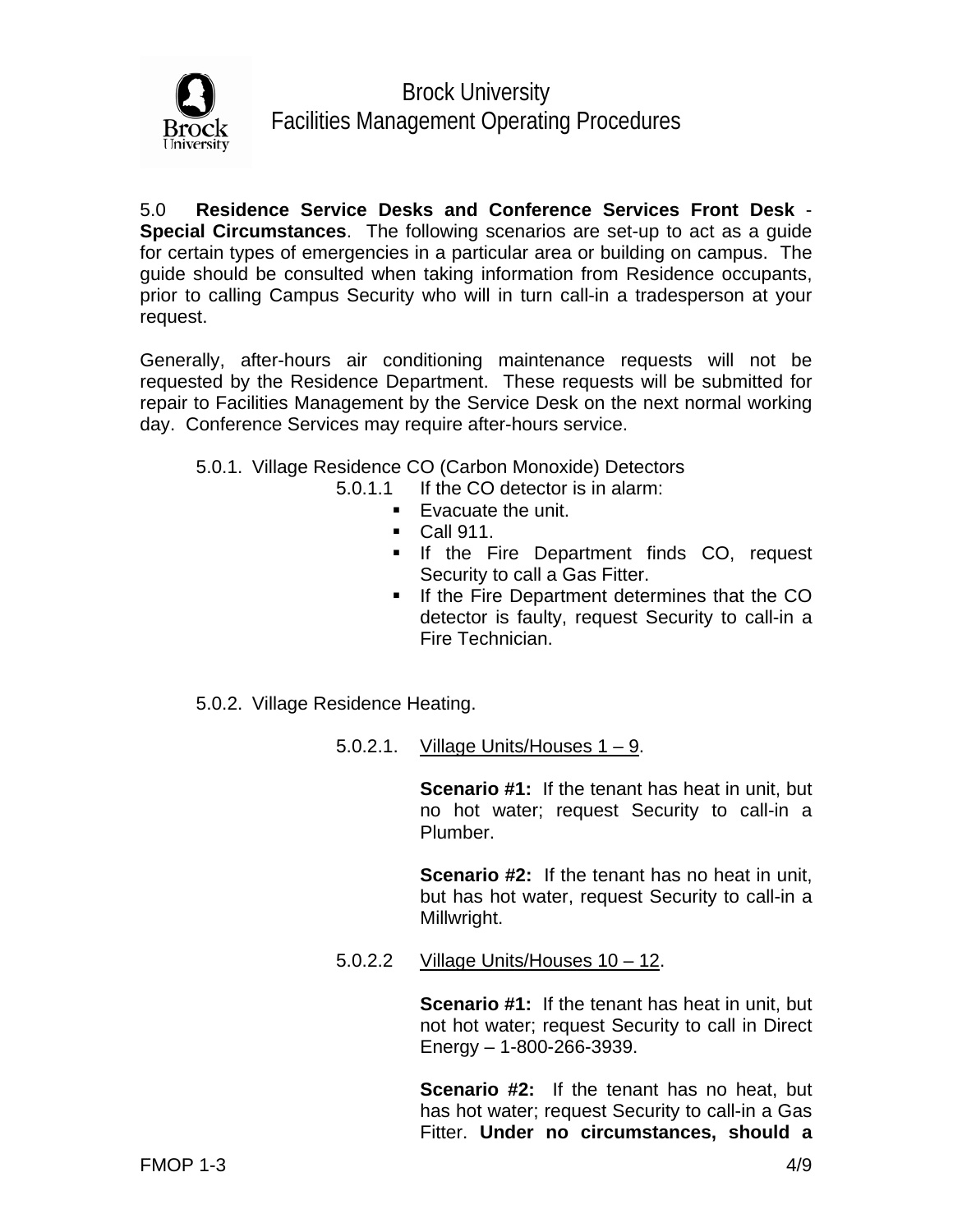

## **tenant be without heat for longer than six (6) hours. Heaters are located in the Plumbing Shop.**

# 5.0.3. Village Residence Air Conditioning.

- 5.0.3.1 For air conditioning problems, Conference Services (if desired) can request Security to call-in the Refrigeration Mechanic; if not available, call Rempel Refrigeration at 905- 356-4418.
- 5.0.4. Quarryview Residence Heating.
	- 5.0.4.1 For heating problems, request Security to callin a Gas Fitter.
- 5.0.5. Quarryview Residence Air Conditioning.
	- 5.0.5.1 For air conditioning problems, Conference Services (if desired) can request Security to call-in the Refrigeration Mechanic; if not available call Rempel Refrigeration at 905-356- 4418.
- 5.0.6. Quarryview Residence CO (Carbon Monoxide) Detector.
	- 5.0.6.1 If the CO detector is in alarm:
		- Evacuate the unit.
		- **Call 911.**
		- **If the Fire Department finds CO, request** Security to call a Gas Fitter.
		- **If the Fire Department determines that the CO** detector is faulty, request Security to call-in a Fire Technician.
- 5.0.7. Lowenberger Residence Heating.
	- 5.0.7.1 For building wide heating problems, call a Millwright. For individual room heating problems, request Security to call an Electrician.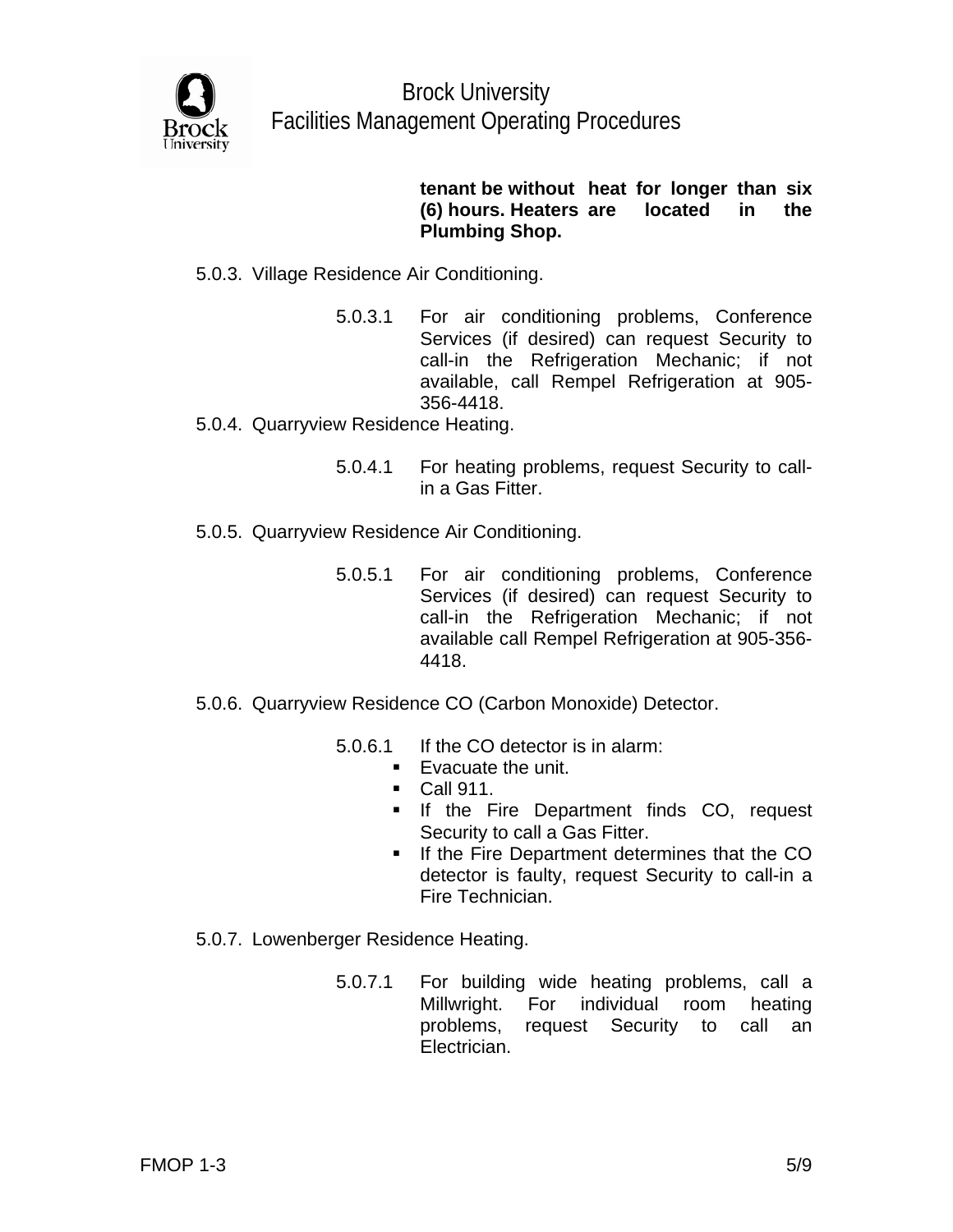

# 5.0.8. Lowenberger Residence Air Conditioning.

- 5.0.8.1 For building wide cooling problems, Conference Services (if desired) can request Security to call a Millwright. For individual room cooling problems, request Security to call an Electrician.
- 5.0.9. Decew, Vallee and Earp Residence Heating.
	- 5.0.9.1 For building wide heating problems, request Security to call a Millwright. For individual Vallee Rooms, request Security to call a Controls Mechanic.
- 5.0.10. Decew, Vallee and Earp Residence Air Conditioning.
	- 5.0.10.1 For building wide cooling problems, Conference Services (if desired) can request Security to call a Millwright. For individual Vallee Rooms, request Security to call a Controls Mechanic.
- 5.0.11. Earp Residence CO Detector.
	- 5.0.11.1. Earp has several CO detectors (i.e. Fireplace Lounge, Laundry area); if the CO detector is in alarm:
		- Evacuate the room/area.
		- **Call 911.**
		- **If the Fire Department finds CO, request** security to call a Gas Fitter.
		- **If the Fire Department determines that** the CO detector is faulty, request Security to call-in a Fire Technician.
- 5.0.12. Earp, Vallee, Decew & Lowenberger Domestic Hot Water
	- 5.0.12.1. If a single suite has no domestic hot water, request Security to call-in a Plumber. If the problem involves multiple suites, request Security to call-in a Millwright.

6 **Campus Security Services – Special Circumstances**. The following scenarios are set-up to act as a guide for certain types of emergencies in a particular area or building on campus.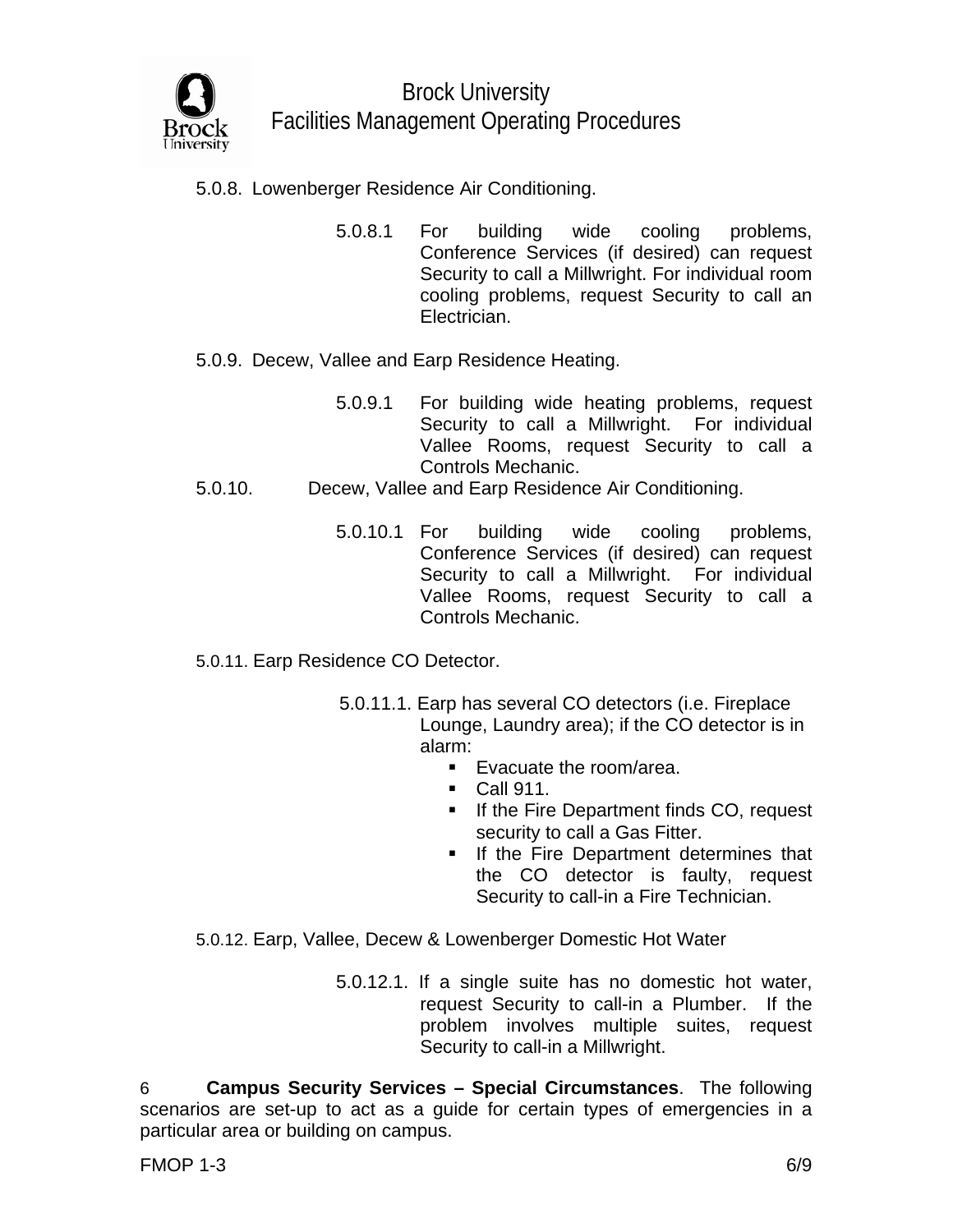

- 6.0.1. East Academic & 573 Glenridge Building Heating.
	- 6.0.1.1 For heating problems, call a Gas Fitter.
- 6.0.2. East Academic & 573 Glenridge Building Air Conditioning.
	- 6.0.2.1 For air conditioning problems, call-in the Refrigeration Mechanic; if not available call Rempel Refrigeration at 905-356-4418.
- 6.0.3. Refrigeration or Freezer Problems.
	- 6.0.3.1 For refrigeration or freezer problems, call-in the Refrigeration Mechanic; if not available, call Rempel Refrigeration at 905-356-4418.
- 6.0.4. Fire Alarms.
	- 6.0.4.1. For any fire alarms or fire panel "trouble", call a Fire Technician; if not available, call-in an Electrician.
- 6.0.5. Residence Kitchen Pilot Lights.
	- 6.0.5.1 To reset the gas pilot lights, call a Gas Fitter.
- 6.0.6. Campus Security Paging.
	- 6.0.6.1. **Message 9617:** "CUB Chilled Water High Temp" – call-in the Refrigeration Mechanic; if not available, call a Millwright.
	- 6.0.6.2. **Message 9622:** "CUB Cogeneration" call a Mechanic.
	- 6.0.6.3. **Message 9647:** "Emergency Boiler Failure" – call a Millwright.
	- 6.0.6.4. **Message 9667:** "Village Sump Pump Fail" – call a Millwright.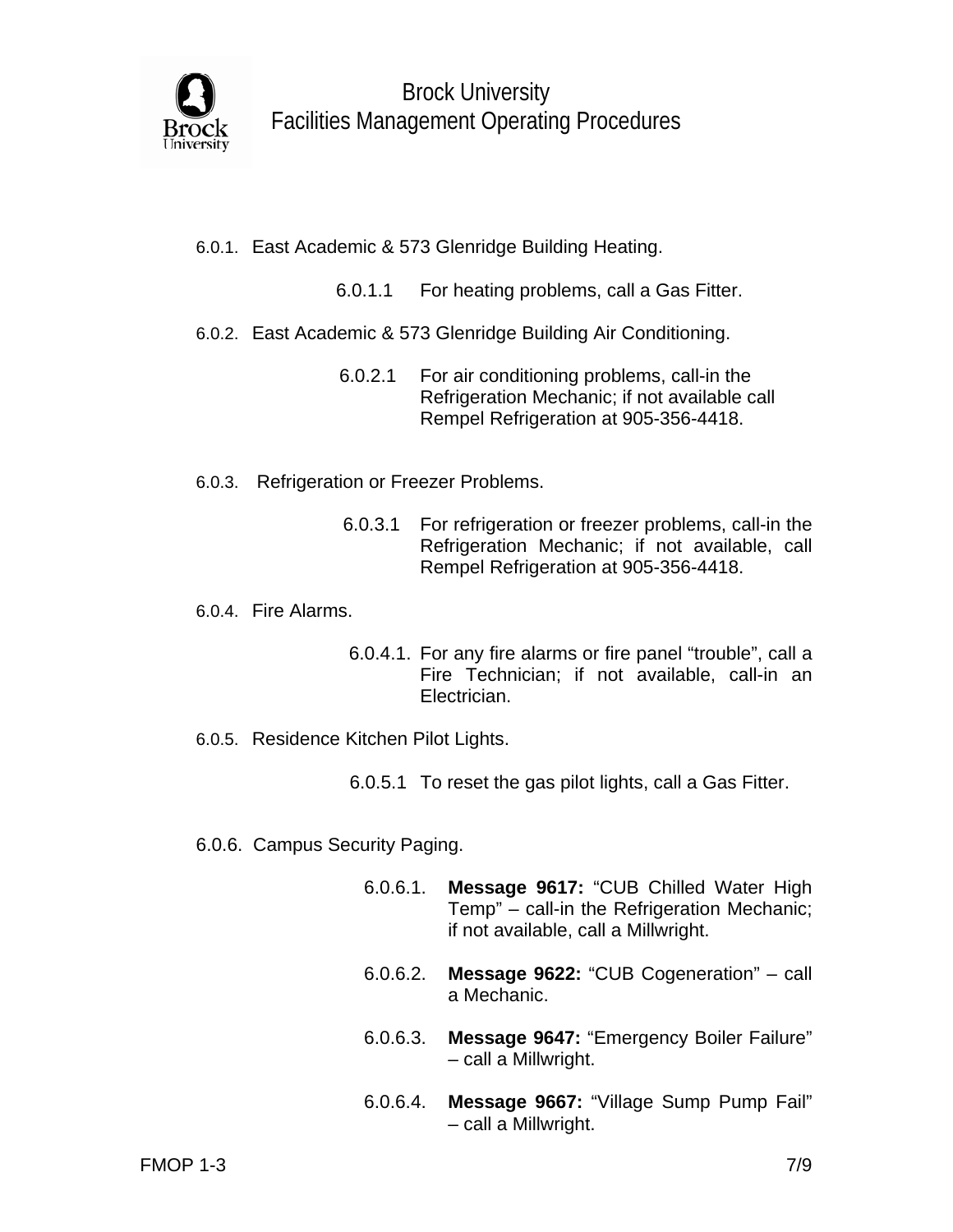

- 6.0.6.5. **Message 9669:** "Fault on BM2U Monitoring" – call an Electrician.
- 6.0.6.6. **Message 9675:** "Computing Centre Trouble Conditions" – call ITS using the C.S.S. Emergency Numbers listed for ITS.
- 6.0.7. Dish Machines Repair.
	- 6.0.7.1 For Dish Machine Repairs, call-in a plumber.
- 6.0.8. Residence Windows
	- 6.0.8.1 A carpenter is to be called-in for any Residence window which is either a safety or security issue. If unsure, call the Residence Service Desk or Conference Services Front Desk for further instructions.

7.0 **Responsibilities of CUPE 1295 Employees on Call-in**. The following procedures relate to the responsibilities of Facilities Management employees when taking part in the after-hours call-in system.

- 7.0.1. Employee must swipe in upon arrival and swipe out upon leaving.
- 7.0.2. Campus Security Services must be notified upon arrival and departure.
- 7.0.3. Campus Security relies on a prompt response to after hours emergencies when calling in staff. In many cases, (relating to safety, security, property damage or loss of utilities) Campus Security can not "hand off" the incident until the appropriate trade arrives. For these reasons, it is expected that by accepting the callin, that the tradesman will leave for work within 15 minutes of receiving the initial call. If this is not possible, Campus Security is to be told that the opportunity for a call-in is being be declined. Campus Security will then proceed to the next person on the list.